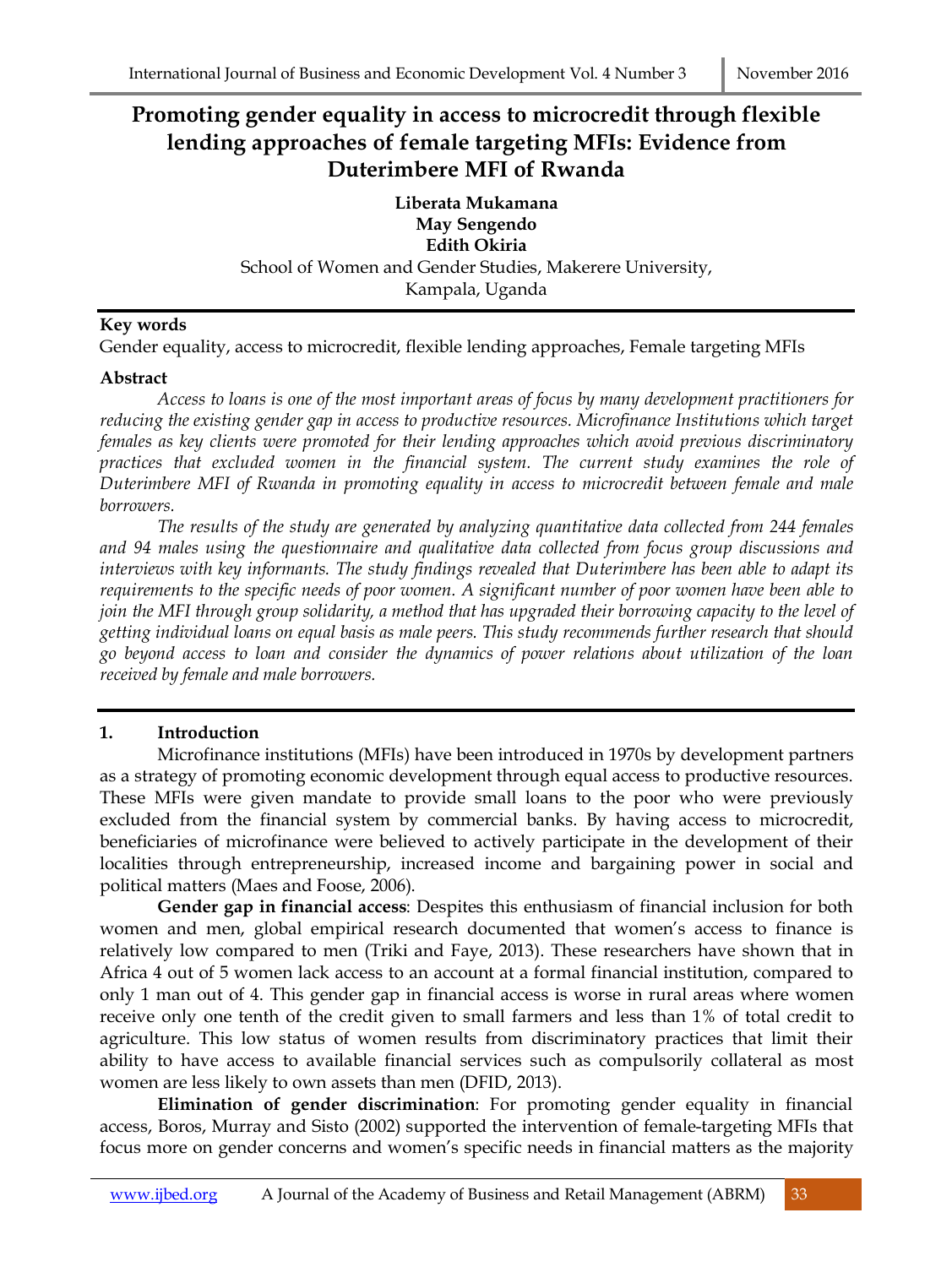of previous Microfinance programs had gender neutral policies and targeted women for the high repayment rate and poverty alleviation arguments. The pledge to support women's access to finance is central to international development initiatives such as the launch of the Global Partnership for Financial Inclusion (GPFI) by G20 leaders and their commitment to finance over 200,000 SMEs with at least £5 billion of which 25% of loans should be given to women-headed SMEs (DFID, 2013). African leaders have also decided to take into account women's specific needs in access to finance in the Post 2015 Development Agenda (Report of the African Union Assembly, 2015).

**Gender focused Policy interventions:** The government of Rwanda also made commitments of promoting women's economic capacity through increased access to finance in a number of development initiatives articulated in different documents namely the Vision 2020, the National Poverty Reduction Strategy Paper and the Decentralization Policy of Rwanda, the overall objective of the National Gender Policy of 2004 (Dejene, 2008). In this regards, the government supported the creation of female- focused microfinance programs whose focus was to serve at least 70% of female clients in their financial services (The National Microfinance Implementation Strategy, 2007). However, despite these initiatives of tailoring financial and non-financial services that match with the specific needs of women, little is known about the extent to which women benefit from the available microcredit programs (Dejene, 2008; Mayoux, 2005; Cheston and Kuhn, 2002; Mayoux and Hartl, 2009). Moreover, little research has focused on the contribution of the MFIs that target women as their primary beneficiaries in reducing the existing gender gap in financial services. This paper addressed this gap by comparing the ability of women and men to have access to microcredit and non-financial services provided by Duterimbere, as one of the female-targeting MFIs that operate in Rwanda. The key research questions addressed during the study included:

- a) How do female-targeting MFIs take into account the specific needs of poor women and men in their requirements of accessing to loan?
- b) How do women and men access to loan and non-financial services offered by femaletargeting MFIs?

## **2. Literature review**

For promoting equal access to microcredit, Gender sensitive MFIs should avoid replicating credit terms developed by other institutions from different contexts, sometimes on gender neutral context with little or no consultation of borrowers. Instead, they should revise their lending methodologies to fit with the business capacities of their clients (Mayoux, 2002; Mayoux and Hartl, 2009). Some of the most pervasive requirements in question include physical collateral requirement, loan amounts which are too small compared to women's business need, compulsory signature of the male guarantor of women's loans, short loan repayment terms that do not match with the productivity plan of the borrowers, and interest rates that are too high (DFDI, 2013).

**Adjustment of the collateral requirement**: Female-targeting credit programs have a mandate of designing flexible collateral alternatives to better serve poor clients and women in particular (Triki and Faye, 2013).The dominant type of women flexible collateral is the social collateral or group loans whereby women organize themselves into group and members are jointly responsible for the repayment of each other's loans (Boros et al., 2002). Other substitutes of the formal collateral that were developed by female focused MFIs include movable collateral or unconventional collateral such as jewelry and household utensils, warehouse receipts, accumulated savings and micro-leasing loans (Triki and Faye, 2013). From their empirical research on women's access to finance in Yemen, Burjorjee and Jennings (2008) argued that these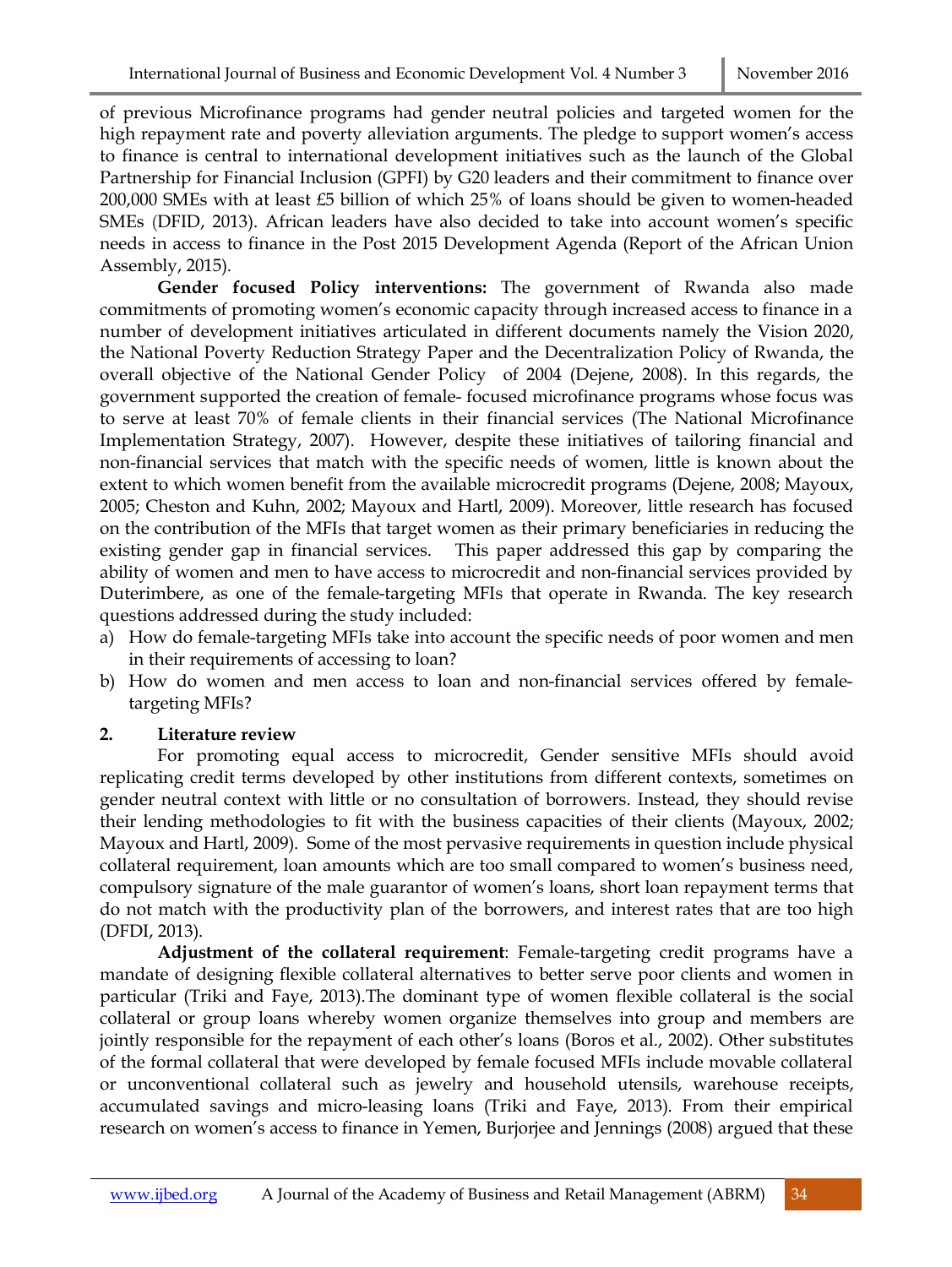women-friendly collaterals have been efficient in promoting women's opportunity to start up or expand their own businesses when they couldn't get such support elsewhere.

**Cost of serving poor and rural clients:** The interest rates charged by MFIs have been critiqued as being much higher than commercial lending rates, the reason being that MFIs want to offset the cost of serving poor and rural clients (Burjorjee and Jennings, 2008). According to Mayoux and Hartl (2009),the interest rate should be much higher than the cost of service provision for ensuring the sustainability of the MFI. However, these authors also suggest that MFIs must set lower interest rates than the interest charged by money lenders for promoting easy access to their services. Mitra(2009) recommended an interest rate of 15 percent per year as appropriate and sufficient to cover the cost of lending operations in MFIs. He considered MFIs that charge an interest rate that exceeds 15 percent per year as the MFIs that left the micro-credit area and joined the loan-shark area.

**Size of loan and women's needs**: Concerning the loan size, it was generally argued that women's needs are related to smaller loans offered on group basis as they can't afford to meet the requirements and conditions of accessing larger individual loans (Haq and Safavian, 2013). But this was found to be true only for the initial stage and for poor women (Mayoux, 2005; Goetz and Gupta 1996). There are some women who have business projects necessitating larger loan amounts like men, but face numerous challenges in accessing such loans (GPFI and IFC, 2011). To avoid this risk of discriminating against women accessing to larger loan by ghettoizing them in small loans, Gendered Microfinance Institutions were required to initiate loan graduation programs for facilitating women to undertake more profitable activities (Mayoux, 2005)

**Provision of non-financial services:** The measure of tackling traditional barriers to loan access was found to be part of the solution of improving women's economic capacity, as poor women need more than access to money. In general, low-income women lack educational and financial skills and this limits their ability to access of the financial system (Driemeier, 2013). That is why non-financial services including financial competency training and business development are needed to enhance women's competency in financial management (UNCDF, 2011). This approach of lending known as "credit plus" or "maximalist lending approach" is in line with the comprehensive approach to poverty alleviation of Hickson(1999), which assumes that very poor clients are basically incapable of running small businesses and hence unable to use financial services before receiving any training from capacity-building programs.

**Customer care in service delivery:** Staff attitude in dealing with female and male clients has been viewed as one factor that helps the clients to benefit from the available financial services and avoid becoming over-indebted as staff aim at providing adequate information and helping the clients to understand and muster the working conditions of the MFI (Hartl and Mayoux, 2009). Due to the importance of good customer relations, Ledgerwood and White (2006) proposed to incorporate customer care into the objective and philosophy of the MFI and to give it priority in staff training. Another priority issue in promoting good customer relations is the recruitment of female staff, particularly among loan officers of the MFIs. Female loan officers help to deal with different forms of gender stereotypes that female clients face in their relationship with some male loan officers who consider women less entrepreneurial than men (Triki and Faye, 2013). The importance of recruiting female staff is not limited to retaining female clients but also extends to financial benefits. A global study on 339 microbanks in 73 countries revealed that female leadership is positively related to micro bank performance as a result of MFI's female market orientation (Strøm, D'Espallier and Mersland, 2010).

In addition to promoting female staff, previous researchers such as Barros, Murray, and Sisto (2002), Murray (2005), Mayoux and Hartl (2009) suggested that gender sensitive training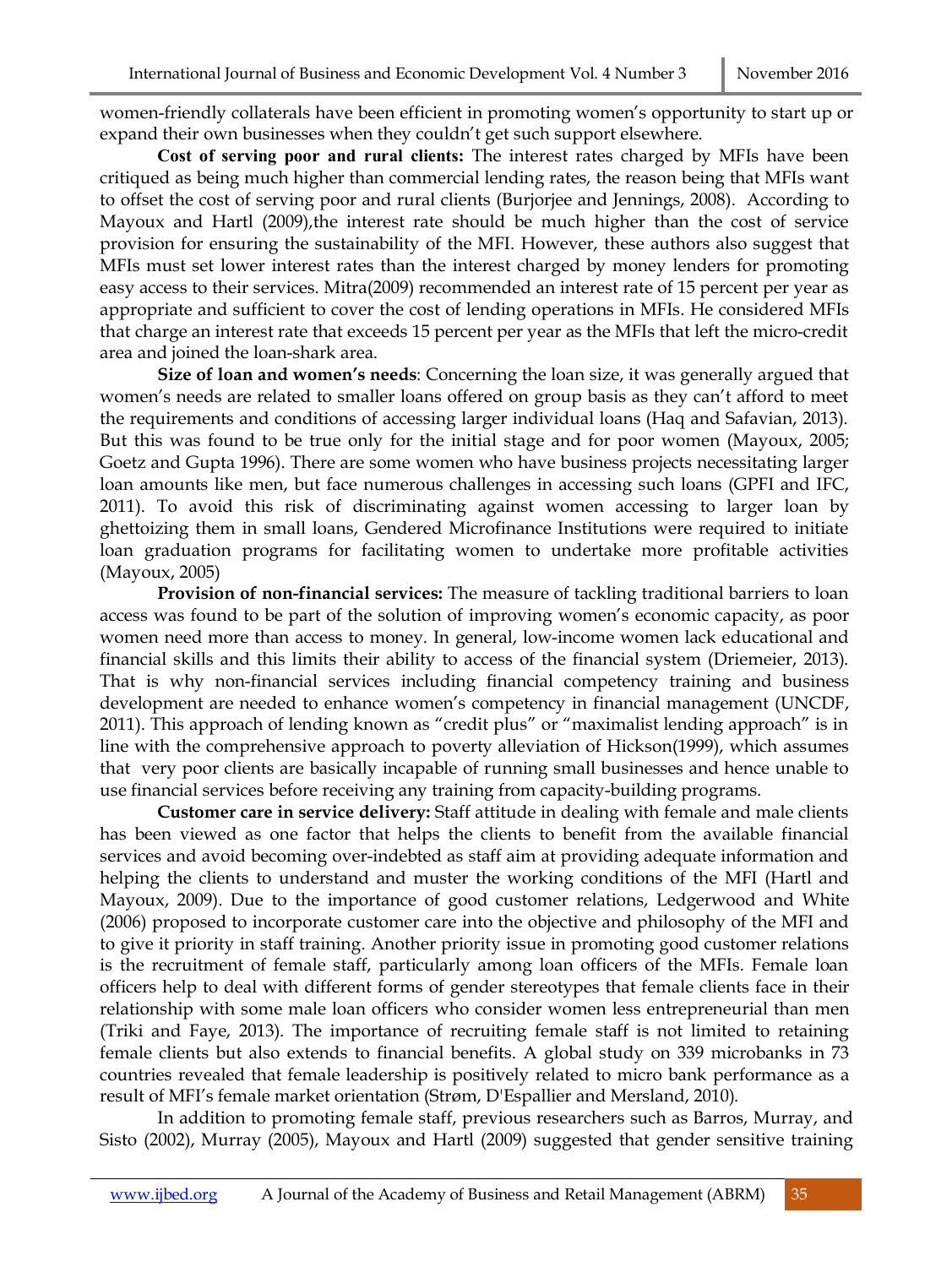must be offered to all staff as both female and male staff may be insensitive to gender issues. Gender training help to change the mindset and attitude of the staff in the ways they view and treat both female and male clients (Murray, 2005). Staff members should be aware of gender differences that exist amongst their clients and be able to understand the consequences of such differences in empowering poor clients in their daily activities (Murray, 2005).

## **3. Study methodology**

This study used structured questionnaire to collect data from male and female beneficiaries of microcredit services offered by Duterimbere MFI. The questionnaire was made up by two different sections. The first section employed a Likert-type scale in which respondents were given a choice of answers that were assigned an ordinal value. This first section provided information relating to the lending approach that takes into account the specific needs of poor women and men in accessing loans. The second section of the questionnaire contained a set of responses that focused on a certain themes and each respondent was asked to indicate his or her choice. This concerned mainly the information regarding the loan amount taken by the respondents and whether the respondents have received any training from Duterimbere MFI. The answers of the questionnaire produced quantitative data that were presented and interpreted in frequency tables and charts. Z-test helped to test whether there was a significant difference on the loan amount obtained by male and female borrowers. This research used also qualitative data that were collected from interviews with key informants selected from the staff of Duterimbere MFI, and Focus Group discussions with some respondents selected from those who have enough experience in the lending program. Qualitative data were collected verbally and recorded through a voice recorder and transcribed later as text. To select respondents, three techniques were combined: stratified sampling, quota sampling and simple random sampling. As a gender sensitive research, sampling that uses multiple techniques was very important for obtaining a sample that is representative of the target population by respecting both geographical and sex specific characteristics for all the groups concerned by the study. This sampling strategy came up with 99 male and 253 female respondents but only 94 males and 244 females gave the answers that were used in this research. The response rate of this research was 96% which is sufficient to allow generalization to the whole population as it was greater than the average response rate of 80 percent for most social research surveys as noted by Bryman (2008).

### **4. Study findings**

## **4.1 Taking into account specific needs of poor women and men in the requirements of accessing to loan**

This study used the questionnaire to collect information related the provision of loan services. Respondents were asked to give their views on how they value different services using a five-point Likert-scale where 1 signified strongly disagree, 2 disagree, 3 indifferent, 4 agree, and 5 indicated strongly agree. The views of respondents are presented in table 1 below:

| wan                                                         |                  |                      |     |                      |       |                   |              |
|-------------------------------------------------------------|------------------|----------------------|-----|----------------------|-------|-------------------|--------------|
| Views of respondents<br>Loan conditions                     |                  | Strongly<br>disagree |     | Disagree Indifferent | Agree | Strongly<br>agree | <b>Total</b> |
| The interest rate charged is $%$ within males<br>affordable |                  | 1.1                  | 3.2 | 12.8                 | 56.4  | 26.6              | 100.0        |
|                                                             | % within females | 0.0                  | 4.1 | 19.7                 | 46.7  | 29.5              | 100.0        |
| Maximum loan amount is \% within males<br>convenient        |                  | 1.1                  | 6.4 | 34.0                 | 45.7  | 12.8              | 100.0        |
|                                                             | % within females | 2.0                  | 9.4 | 32.8                 | 38.5  | 17.2              | 100.0        |
| The collateral requirement \% within males                  |                  | 1.1                  | 3.2 | 8.5                  | 36.2  | 51.1              | 100.0        |

**Table 1: Opinions of respondents about the flexibility of the requirements of accessing to loan**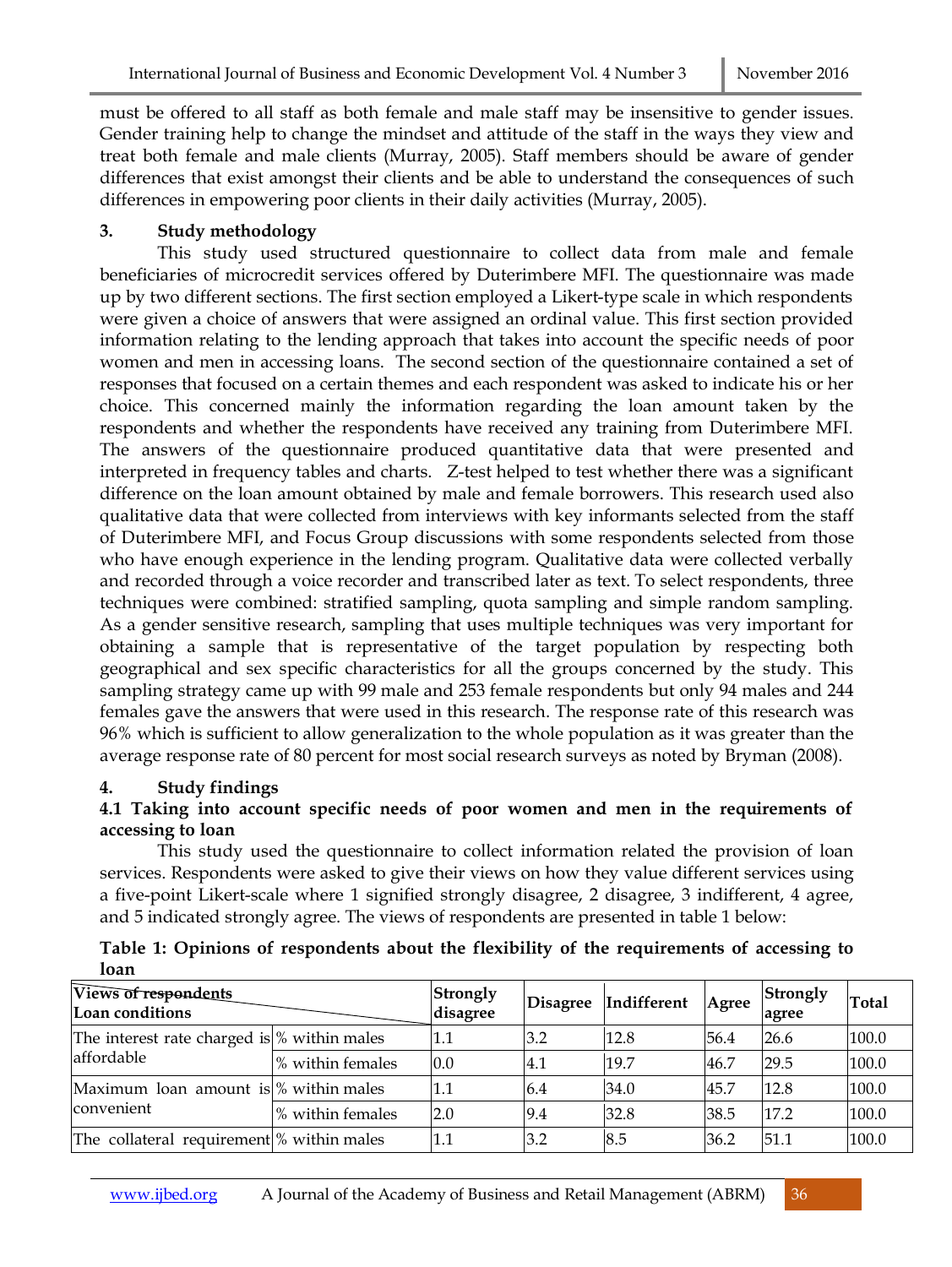| is flexible                              | % within females    | 0.4 | 2.5  | 12.7 | 34.0 | 50.4 | 100.0 |
|------------------------------------------|---------------------|-----|------|------|------|------|-------|
| The<br>plan<br>repayment                 | is $%$ within males |     | 3.2  | 9.6  | 43.6 | 41.5 | 100.0 |
| appropriate                              | % within females    | 1.2 | 15.7 | 13.1 | 39.3 | 40.6 | 100.0 |
| The staffs care about the % within males |                     | 0.0 | 0.0  | 3.2  | 41.5 | 55.3 | 100.0 |
| clients of the MFI                       | % within females    | 0.0 | 0.0  | 2.5  | 36.5 | 61.1 | 100.0 |

Source: Primary data, 2014

## **4.1.1 Interest rate**

Duterimbere MFI charges a fixed interest rate of 2% per month on group loans and 15% per year on individual loans. The majority of respondents accepted that the interest rate charged by Duterimbere MFI is affordable. 56.4 percent of male and 46.7 percent of female respondents "agreed" with the affordability of the interest rate while 26.6 percent of male respondents and 29.5 percent of female respondents "strongly agreed" with the affordability of the interest rate of the MFI. Similarly, in the focus group discussions, female and male respondents who were members of other financial institutions revealed that they are happy with the interest rate charged by Duterimbere MFI. One man of Muhanga branch said that he was charged an interest rate of 16 % on an individual loan in Goshen Finance before joining Duterimbere MFI. Likewise, one woman from Kigali branch said that the interest rate of 2 per month is common on group loans in different MFI by giving reference to COOPEDU (Cooperative d'Epargne et de Credit Duterimbere) and Inking Microfinance. Despite the dominance of a positive appreciation, some respondents (12.8 percent of male and 19.7 percent female respondents) had an indifferent opinion. Some men who were present in the focus group discussion in Kigali branch said that they do not like fixed interest approach used by Duterimbere MFI as the total interest paid through this approach is much higher than the interest paid through declining balance approach mostly used by commercial banks. These two approaches of calculating interest differ from the principal amount on which the interest rate is applied. In fixed interest approach, monthly installments are calculated on the original loan amount given to the borrower for the whole the term of the loan. But in declining balance approach, monthly installments are calculated on the remaining loan balances.

## **4.1.2 Maximum loan amount given**

The maximum loan amount given by Duterimbere depends on the type of the loan requested by the borrower. For group solidarities, every group member is eligible to a maximum loan of 500,000 Rwf while individual loans depend on the collateral given by the borrower and the viability of his or her business project. Overall, the maximum loan amount given to individual borrowers is fixed at 20,000,000 Rwf ( 24,800US\$; exchange rate, 1 US\$=806.4 Rwf).

The findings of this research have shown that the majority of female and male respondents were happy with the maximum loan amount given by Duterimbere MFI. Among them, there are 45.7 percent of male respondents and 38.5 percent of female respondents who revealed that they "agree" with the statement that the loan amount given by Duterimbere MFI is convenient and 12.8 percent and 17.2 percent of male and female respondents respectively who said that they "strongly agree" with the same statement. Likewise, participant of the focus group discussion have shown a positive attitude on the loan amount. One woman said:"*We know that the maximum loan amount is 20,000,000 Rwf. But who can have access to that amount among us? Everyone puts on the size of the shoe that fits his or her foot, to mean that everyone takes the loan that matches with the size of his/her business and his/her capacity to repay it* (Female participant, women FGD, Nyagatare branch) "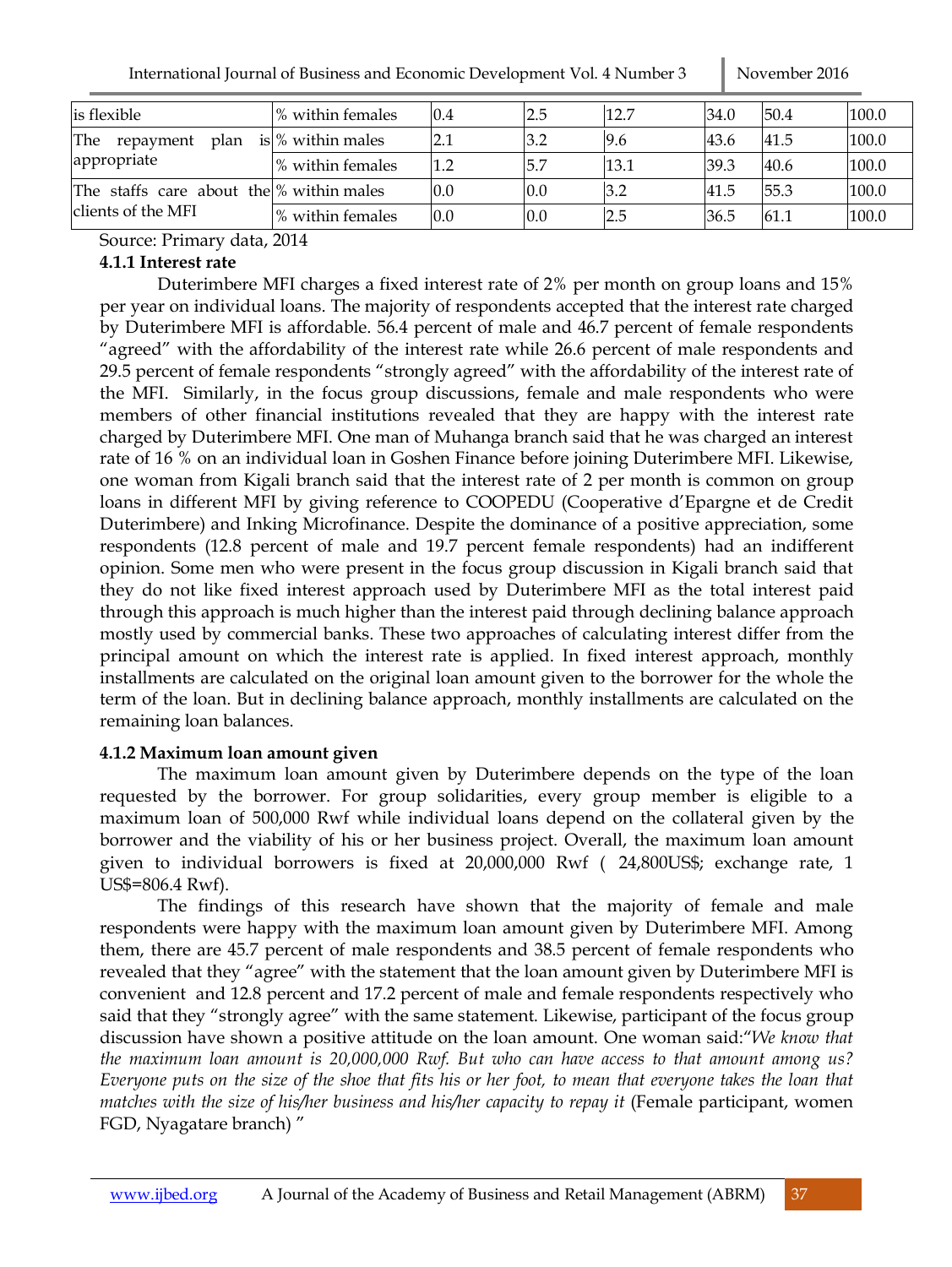Despite this positive attitude of the majority of respondents, there is a significant percentage of respondents (34 percent of male respondents and 32.8 percent who were indifferent about the maximum loan amount given). On this concern, the management of Duterimbere MFI revealed that there are some clients who want to get a loan amount that exceeds 500,000 Rfw per borrower on group basis. However the institution cannot offer such amount in order to avoid transferring a huge burden of non-repayment to other group members. On this point he said that: *"A loan amount that exceeds 500,000 Rwf must be covered by the collateral as a safety of the borrowed amount*" (Male key informant, Musanze branch).

#### **4.1.3 Flexibility of the collateral requirement**

The findings of this study revealed that the majority of respondents were satisfied with the collateral requirements of Duterimbere MFI. 51.1 percent of males 50.4 percent of females indicated that they strongly agree with flexibility of the collateral requirement while 36.2 percent of male respondents and 34.4 percent of respondents indicated that they "agree" with the flexibility of the collateral requirement of Duterimbere MFI. In agreement with this, one key informant mentioned that:"*Duterimbere MFI has a strategy of relaxing the collateral requirement by developing a variety of loan products that favors every person who is morally credible to get access to microcredit services even in the absence of asset to offer for mortgage. I can give an example of 2 types of loan products that can be easily afforded by poor people without prior assets. One is group loan which is based on social collateral; another is micro-leasing loan where the clients give the leasing material itself as a guarantee (*Female key informant, Muhanga branch). This was also confirmed by one female participant of the focus group discussion who said that: '*For the moment*, *Duterimbere has made life easier for poor entrepreneurs who were constrained by the problem of collateral. The MFI doesn't require much for group loans. We only sign an agreement that every member is responsible for the non-repayment of other group members* (Female participant, women FGD, Nyagatare branch).

The only problem that was reported by female participants in their focus group discussion was related to the requirement of the signature of a guarantor. One woman said: "*When I was applying for the loan for the 1st time, my husband refused to sign on my loan agreement by saying that I will not be able to manage my business and hence fail repay the loan and leave the burden of repayment to him. Fortunately, as I was applying for a group loan, there was a possibility to replace his signature by any signature of a family member. When I explained the challenge I faced to my parents, they have accepted that my mother can be a guarantor for my loan. I finally got the loan, did my business and completed the repayment. When I was about to apply for the loan for the 2nd time, my husband accepted to sign on my loan application as he has seen that I have the capacity to manage the repayment of the loan and obtain additional profits.*"(Female participant, women FGD, Musanze branch).

Whereas some female clients have seen the signature of their husband as challenge for their access to loan, the management of DUTERIMBERE MFI has a different opinion on this point: "*The signature of the spouse (either male or female) is an indication of a prior consent among family members about the decision to take the loan, which promotes better utilization of the loan and limits defaulting loans*".(Female key informant, Kigali head quarter office). Female borrowers also support this point of view. One woman who was in the focus group discussion of Rubavu branch said that: "*I remember one day, my husband has taken a loan from Duterimbere MFI to buy a taxi moto. At that time, I was informed because I signed on his loan agreement. After only two months, my husband got sick. As I knew that our house which was given as collateral will be sold if the loan is not repaid, I was obliged to work hard in order to repay the loan. I decided to start a business of mobile forex here at the border of the Republic of Congo and Rwanda. I was even given a name of "Gatara" by my colleagues meaning "light" because of working until late in the evening. I was able to repay the loan and secured the welfare of my family*" (Female participant, women FGD Rubavu branch).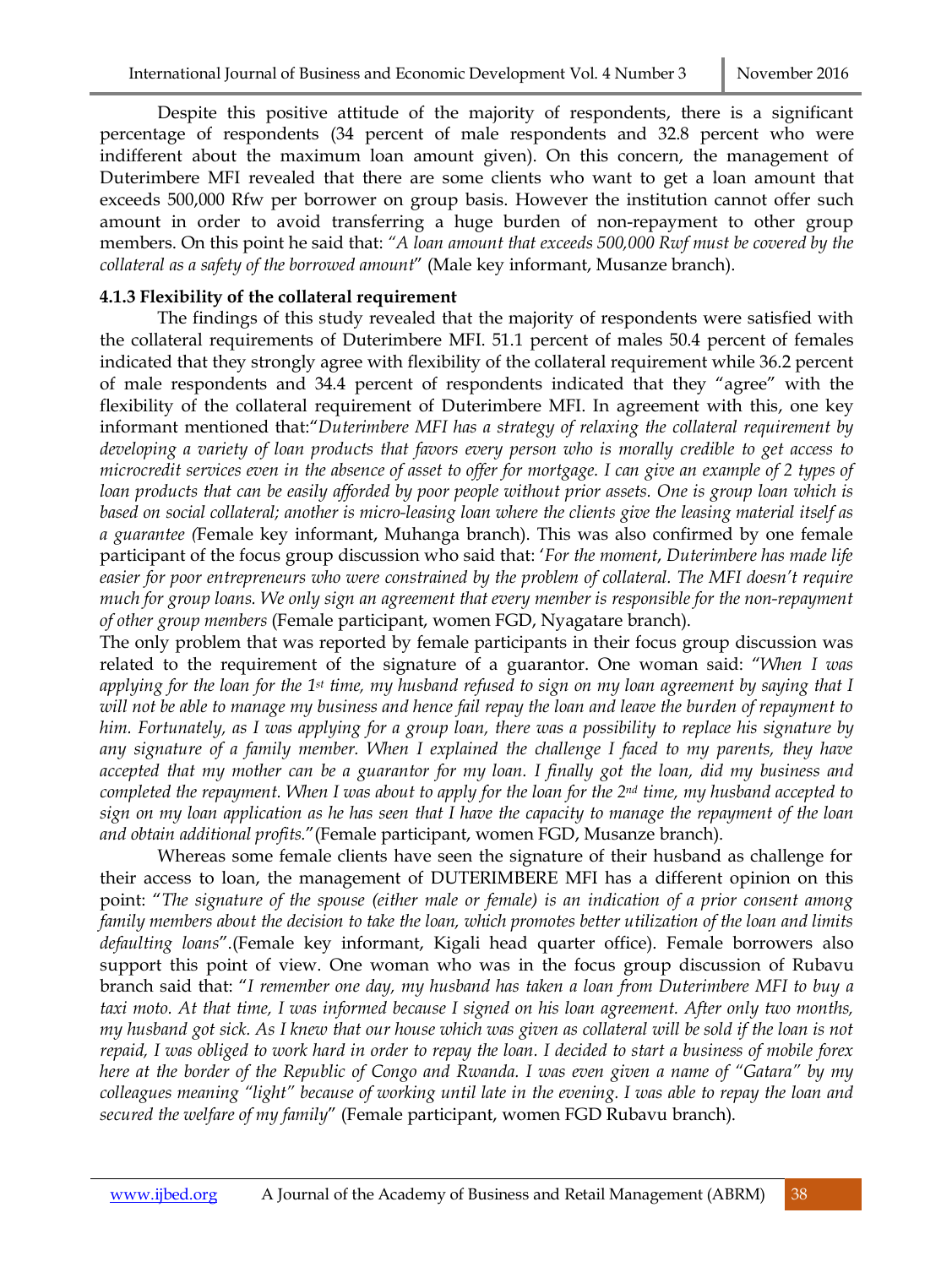#### **4.1.4 Convenience of the repayment plan**

The findings of this study established that most respondents were happy with the repayment plan of Duterimbere MFI which is monthly for individual and group loans that are given for various business activities and semi-annual repayment plan for group loans that invested in agricultural projects. 43.6 percent of male and 39.3 percent of female respondents "agreed" with the statement that the repayment plan fits with the profitability of their businesses while 41.5 percent of male and 40.6 percent of female respondents indicated that they "strongly agree" with the convenience of the repayment plan. Female respondents who were members of other group lending mechanisms such as Urwego Opportunity Bank and Vision Finance argued that they have decided to join Duterimbere MFI due to better repayment conditions (1 month repayment period in Durerimbere compared to 2 weeks repayment period offered by other MFIs). They also revealed that Duterimbere MFI has a particularity on group loans invested in agriculture projects where borrowers are asked to pay when their harvests are ready. One female participant said: "*The maximum duration for agriculture loans is one year but the repayment is made in two installments of six months. As most crops that are grown in this region are harvested after 4 months, this repayment plan is convenient for being able to get profit and pay back the loan without delay*"(Female participant, women FGD, Rubavu branch).

### **4.1.5 Good customer care in the provision of financial services**

The study findings revealed that almost all female and male respondents said that the care provided by the staff of Duterimbere MFI was pleasing. 55.3 percent of males and 61.1 percent of females evaluated the customer care of the staffs of the MFI with "strongly agree" while additional respondents (41.5 percent of males and 36.5 percent of females) have chosen "agree" likert scale on the customer care statement. Similarly, the information collected through focus group discussions confirmed that the clients of Duterimbere are well received by all the staff irrespective of their position. One participant said that: "*In Duterimbere MFI, there is no discrimination, all clients whether rich or poor, rural or urban, woman or man are given equal treatment. Whenever you ask information or assistance, it is given on time" (*Female participant, women focus group discussion, Muhanga branch*).* 

Some of the strategies that help the MFI to promote good customer relations are the recruitment of both sexes in different positions, and gender training offered to all staff members. The Director General of the MFI told the researcher that good customer care starts with gender disaggregated data in staffing whereby the MFI makes sure that there is equal numbers of females and males in all the positions of the MFI. He said that: "*We managed to achieve 50% of females in all the positions of the MFI but our target is to go beyond this percentage in some positions like credit officers and cashiers due to the predominance of female clients in our MFI*." (Male key informant, Kigali headquarter office). However, Duterimbere MFI recognizes that equal number of females and males in staffing is not sufficient to ensure that all staff members take into account genderbased differences that affect the provision of financial services. The MFI offers gender training to all its staff for enhancing their understanding and commitment to gender issues in service delivery. It was said by one key informant that: *"All staff members are trained to be flexible while dealing with female and male clients. We specifically focus on being polite and attentive to the specific needs of women and men in their daily activities. They must ensure that individual client receive enough information and any support needed to enable her/him to easily have access to available services"(*Female key informant, Kigali headquarter)*.* 

### **4.2 Access to non-financial services**

Duterimbere design and offer non-financial services in addition to its core activity of providing loans, for enabling its clients to utilize the loan more efficiently and effectively. Table 2 below shows the number of respondents who were trained: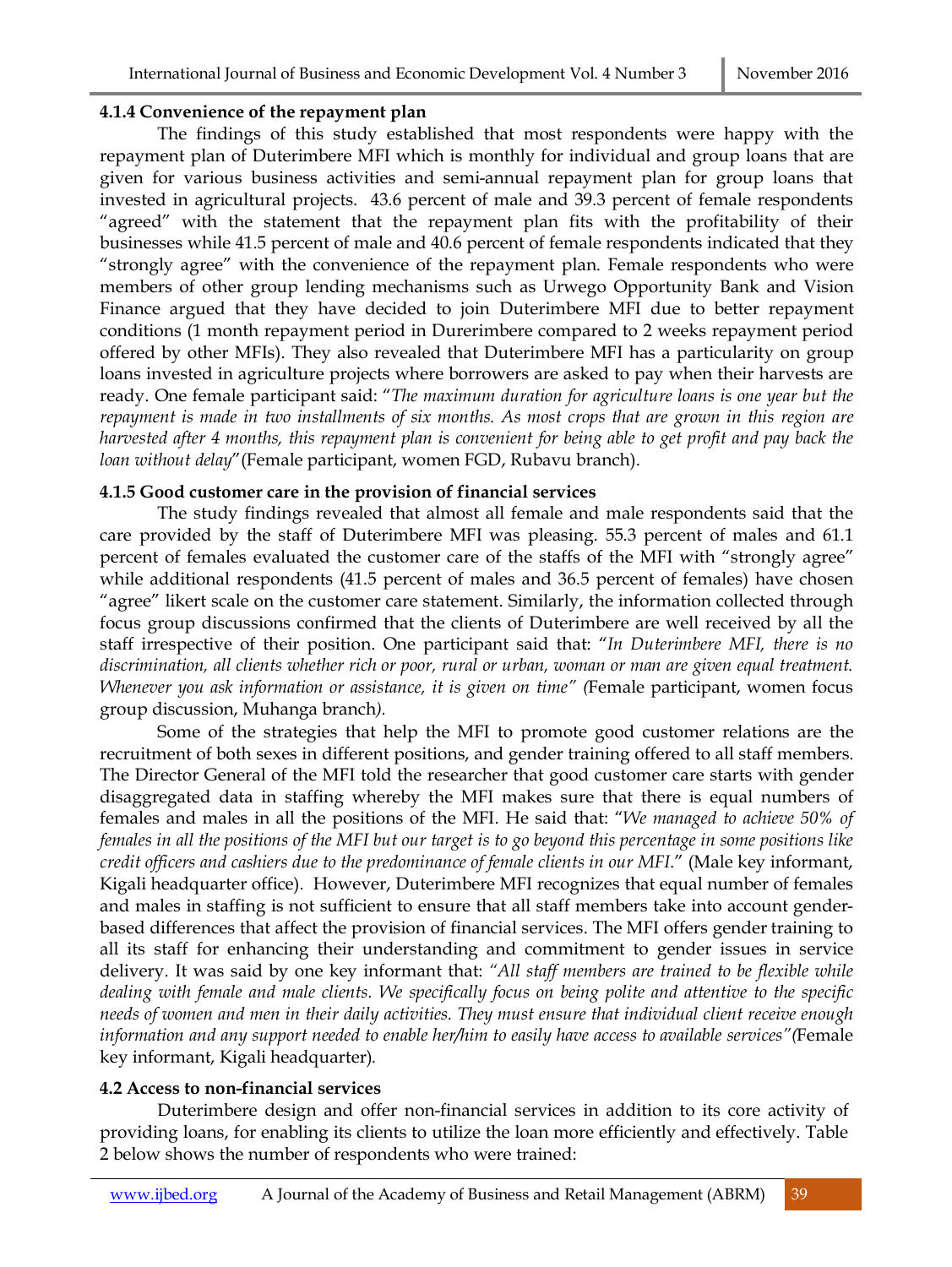| Tubic = 110 vision of training in Batchinibere Mill |    |            |                    | oca of respondence eross modification |        |
|-----------------------------------------------------|----|------------|--------------------|---------------------------------------|--------|
|                                                     |    |            | Sex of respondents |                                       |        |
|                                                     |    |            | Male               | Female                                | Total  |
| Have you received any Yes                           |    | Count      | 21                 | 119                                   | 130    |
| training<br>from<br>Duterimbere MFI                 |    | Percentage | 22.3%              | 48.8%                                 | 38.5%  |
|                                                     | No | Count      | 73                 | 125                                   | 208    |
|                                                     |    | Percentage | 77.7%              | 51.2%                                 | 61.5%  |
| Total                                               |    | Count      | 94                 | 244                                   | 338    |
|                                                     |    | Percentage | 100.0%             | 100.0%                                | 100.0% |

Source: Field research, 2014

Table 2 shows that 48.8 percent of female respondents were trained while only 22.3 percent of male respondents received training in Duterimbere MFI. Due to limited funds, Duterimbere MFI prioritizes members of solidarity groups as the most vulnerable category. The coordinator of the lending program said that they have put in place a training program for empowering their clients with SMEs' management skills namely how to make a business plan, how to keep the records of their activities, how to evaluate and decide on a profitable investment activity, how to respect the repayment plan among others. She also explained that in each and every session of the training, gender equality and women's rights issues are discussed in order to promote self-confidence of women and better gender relations within the household as fundamental components of women's empowerment. The importance of training offered by Duterimbere MFI was reflected in the focus group discussion of women held at Muhanga branch where it was noted that business training helped women to expand and diversify their businesses. One woman said that:"*I make a local wine known as Kanovera from Pineaple . I was used to sell my wine to neighbors from home. When I was trained by Duterimbere MFI, I got new skills on how I can expand my business. In those trainings, I was also able to meet other entrepreneurs who do the business of food and beer processing and were able to exchange experiences and share the market opportunities. My market has now expanded to other cities such as Huye, Nyanza and Ruhango. In the nearest future, I plan even to go to Kigali*".(Female participant, women FGD, Muhanga branch). Men also acknowledge the importance of the training on their businesses. One man said: "*I joined Duterimbere MFI with the purpose of taking the loan for expanding my cattle project. I had 3 local cows by that time; When I attended training on modern livestock farming methods, I was able to understand the benefits of modern cattle particularly the quantity of milk got on daily basis. That training helped me to get out from traditional biases that modern cattle are weak. I was also able to know where I can get veterinary services for additional advices. I decided to shift from traditional to modern cattle. I see that the earnings from my project are increasing."* (Male participant, men FGD, Nyagatare branch).



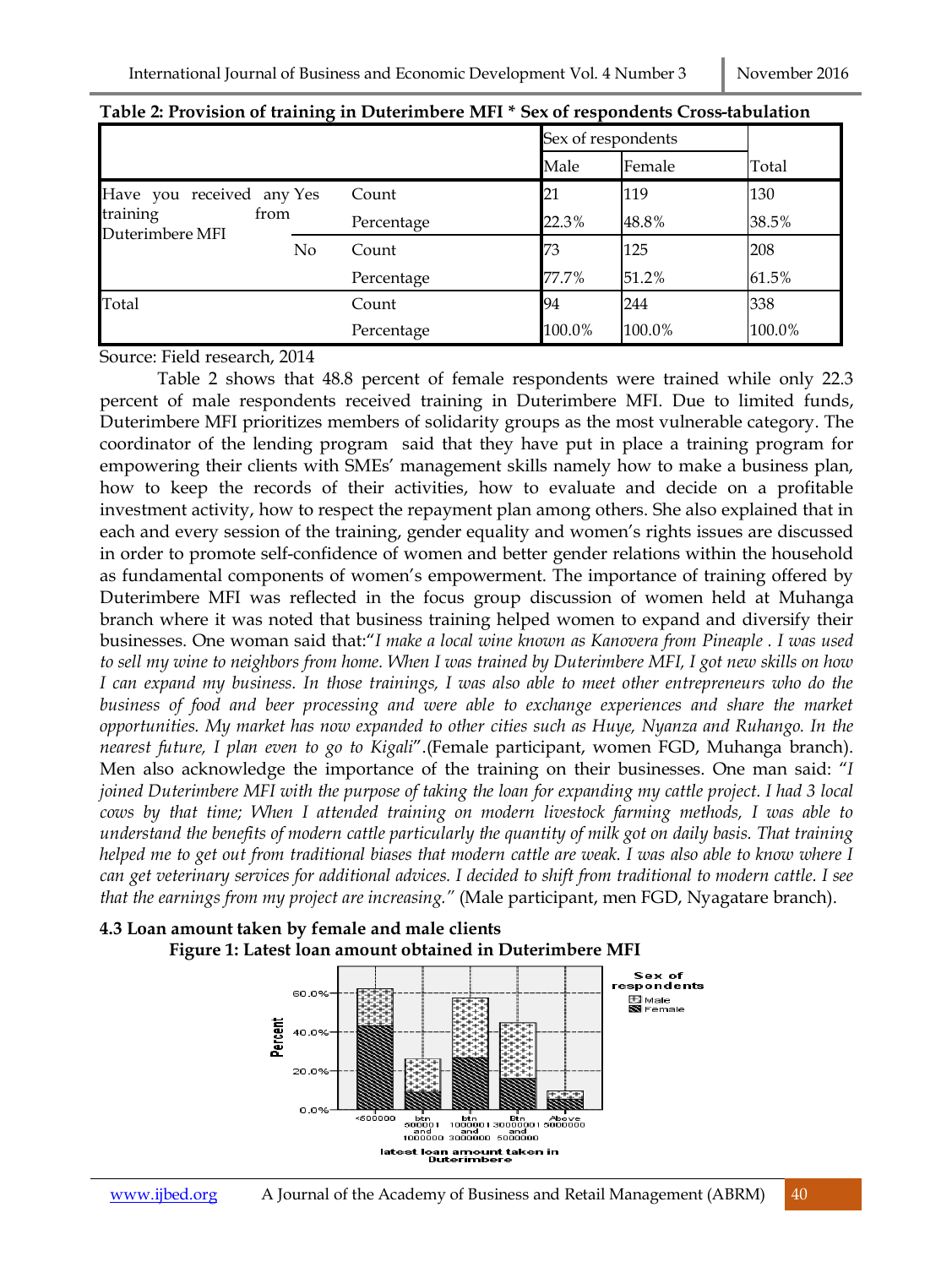Figure 1 above shows that the loan amount that is in the range of ≤500,000 Rwf dominates other ranges of loan amount taken by respondents. It also shows that females comprise the majority of the borrowers in this group of small loans as 43 percent of female respondents took a loan that is ≤500,000 Rwf while only 19.1 percent of male respondents fall in this category. For serving this group of people who don't have guarantees for accessing larger loan amounts, Duterimbere MFI designed a collateral-free group loan product that is offered to solidarity groups. For reaching its objective of serving more women on group solidarity, Duterimbere MFI has a requirement of having at least 2/3 of female members in every group. This helped many women to borrow small loan amounts that match with the need of their small businesses. In support of that, one woman said: *Duterimbere koko ni 'Igicumbi cy'iterambere ry'umugore' to mean that Duterimbere is really a cornerstone for the development of a woman. Before I know Duterimbere, I could not even dream about loan even though I had a need. You can ask me why? Collateral problem……I believe that if there was no alternative of having access to loan though solidarity groups, some of us could stay outside the financial sector. I thank Duterimbere for thinking about vulnerable women"*(Female participant, women FGD, Nyagatare branch)*.* 

Figure 1 also shows that men dominate women in accessing loan amount exceeding 500,000 Rwandan Francs. For instance, 17 percent of male respondents vs 9 percent of female respondents obtained a loan amount that was in the range of "500,001 to 1,000,000 Rwf", 30.9 percent of male respondents vs 26.6 percent of female respondents took a loan that was in the range of"1,000,001 to 3,000,000 Rwf" and 28.7 percent of male respondents against 16 percent of female respondents obtained a loan that was in the range of "3,000,001 and 5,000,000 Rfw.

#### **4.4 Gender difference or gender equality in access to loan services?**

The above difference in loan amount obtained by female and male respondents motivated the research to compute the mean of loan amounts obtained by female and male respondents. The results obtained are presented in table 3 below:

| Sex of respondents | Mean      |     | <b>Std. Deviation</b> |
|--------------------|-----------|-----|-----------------------|
| Male               | 2,404,787 | 94  | 1872926.368           |
| Female             | 2,067,868 | 244 | 2346862.621           |
| Total              | 2,161,568 | 338 | 2227638.548           |

**Table 3: Loan amount taken by female and male respondents**

#### Source: primary data, 2014

For checking whether statistical analysis support or contest this claim of difference in loan amount obtained by female and male borrowers, the researcher tested for difference in sample means using z test.

Z test was chosen due to the following reasons (Bluman, 2009):

- The samples were independent of each other
- The populations from which the samples were obtained were normally distributed as both sample sizes were greater than 30 according to the central limit theorem
- The true variances of the population were unknown but the sample variances were known

The test statistic is 
$$
\mathbf{z} = \frac{(\mathbf{X}_1 - \mathbf{X}_2) - (\mu_1 - \mu_2)}{\sqrt{\frac{s_1^2}{n_1} + \frac{s_2^2}{n_2}}}
$$

**Steps followed for testing the hypotheses**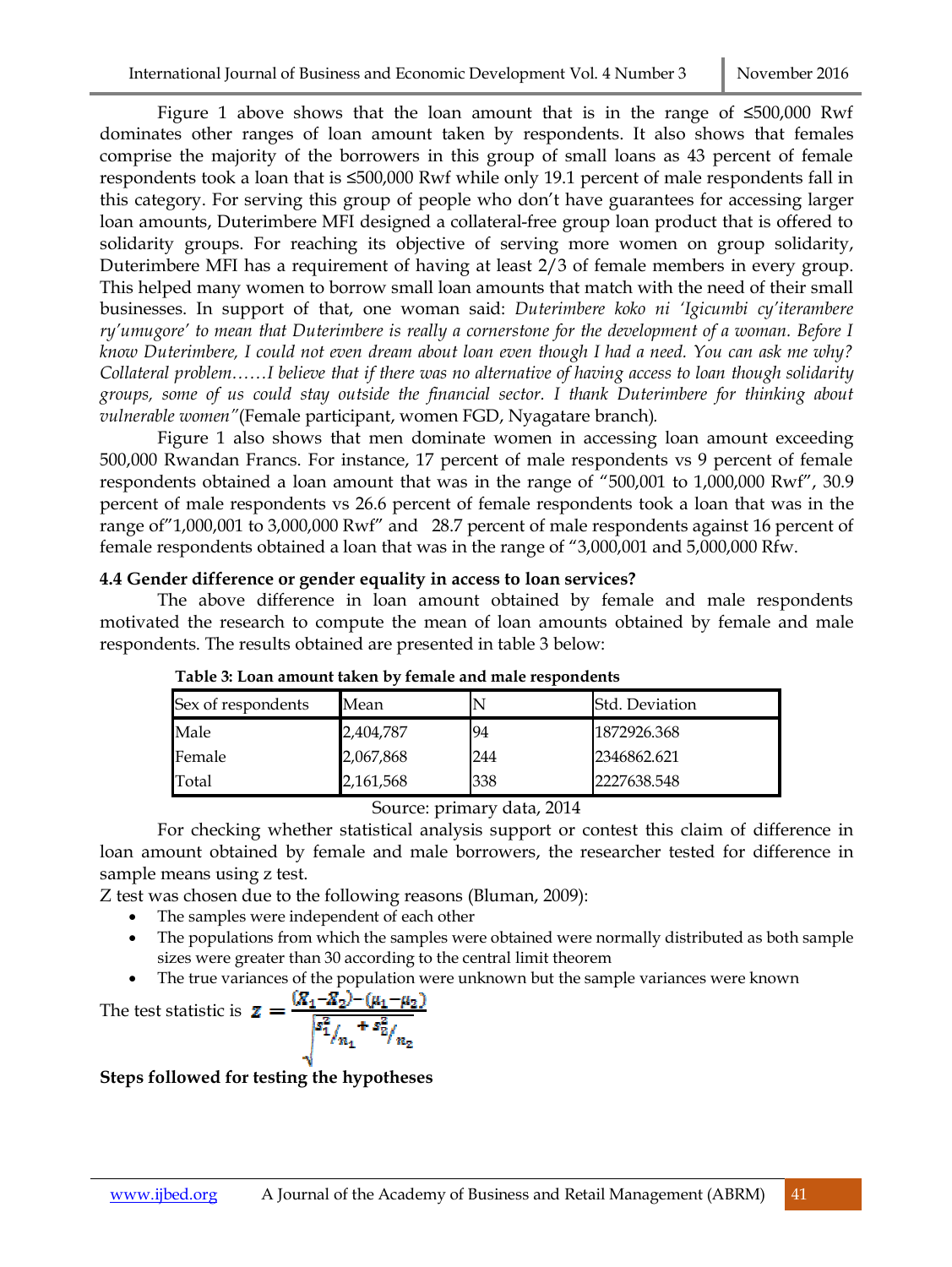$\alpha$  = .05

| a) Data   |     |               |                   |                              |
|-----------|-----|---------------|-------------------|------------------------------|
| - sf      | $=$ | 1,872,926.368 | $n_1 = 94$        | $\overline{X}_1$ = 2,404,787 |
| $s_2^2 =$ |     | 2,346,862.621 | $n_{\rm o} = 244$ | $\overline{X}_2$ = 2,067,868 |

**b) Hypotheses**

 $H_o: \mu_1 \leq \mu_2$  $\mu_1$  represents the mean of loan amounts given to men

 $H_a: \mu_1 > \mu_2$  (Claim)  $\mu_2$  represents the mean of loan amounts given to women

- **c) Appropriate test statistic: one tailed test** as the assumption is that the mean of the loan amounts obtained by men is greater than the mean of the loan amounts obtained by women
- **d)** Decision rule: With  $\alpha$  = .05, the critical value for one-tailed test is +1.64, we reject  $H_o$  if  $z > +1.64$
- **e) Calculation of the test statistic**

$$
Z = \frac{(\bar{x}_1 - \bar{x}_2) - (\mu_1 - \mu_2)}{\sqrt{\frac{s_1^2}{n_1} + \frac{s_2^2}{n_2}}}\n= \frac{(2,404,787 - 2,067,868) - 0}{\sqrt{(1,872,926,368)^2/\frac{4}{94}(2,346,862,621)^2}/244}}\n= \frac{336,919}{244725,13} = 1.38
$$

- **f) Make decision:** do not reject the null hypothesis at  $\alpha = 0.05$ , since z=1.38 1.64
- **g) Interpretation of the result:** There is not enough evidence to support the claim that loan amounts obtained by men are greater than loan amounts obtained by women. This implies that Duterimbere MFI was able to promote gender equality in access to loan services

In agreement with this finding, the credit officer of Duterimbere MFI Kigali-Nyarugenge city market confirmed that women can get access to larger loans like their male counterparts. She even revealed that the highest loan that was given in her branch is 15,000,000 Rwf which was obtained by a woman to finance her project of growing and selling mushrooms.

The findings of this study established that for most women, the opportunity to have access to larger loans is made possible by their ability to prevail in the lending operations for graduating their businesses and their borrowing capacities: "*I joined Duterimbere MFI when group members were given 50,000 Rwf per person and it was in 1998. From that time, I still member. I took many loans on group basis and gradually shifted to individual loan. For the moment (2014), I have a loan of 5,000,000 Frw"(*Female participant, Women FGD, Kigali branch*).* This point of view was also supported by one loan officer who said that: "*Provision of small loan amounts is a worthwhile intervention for poor women particularly for those who live in the rural areas. At our branch, the majority of women who are taking loan on individual basis have started on group basis. A loan amount of 500,000 Rwf or less that was given to an individual woman within the group helped them to start or support their small business, remain and being familiar with lending operations and in the long run accumulate enough profits for buying an asset that can be used as collateral for individual loan*" (Female key informant, Muhanga Branch).

#### **5. Discussion and conclusion**

The findings of this study revealed that Duterimbere MFI played a significant role of promoting gender equality in financial access, mainly by adjusting some of the rigid requirements that limit women's opportunity to loan services. The majority of respondents evaluated the interest rate as being affordable; the maximum loan amount has been accepted as convenient, some respondents revealed that they could not even request the half of the maximum ceiling. The collateral requirement of Duterimbere MFI has been revised to include loan products that are given to clients who could not get access to physical collateral. The repayment plan of Duterimbere MFI takes into account the productive cycles of the investment activities in which the loans of the clients are invested. According to Mayoux (2005), femaletargeting MFIs are supposed to adjust financial services such as interest rates, repayment schedules, application procedures, loan size, and so on to better address women's needs, achieve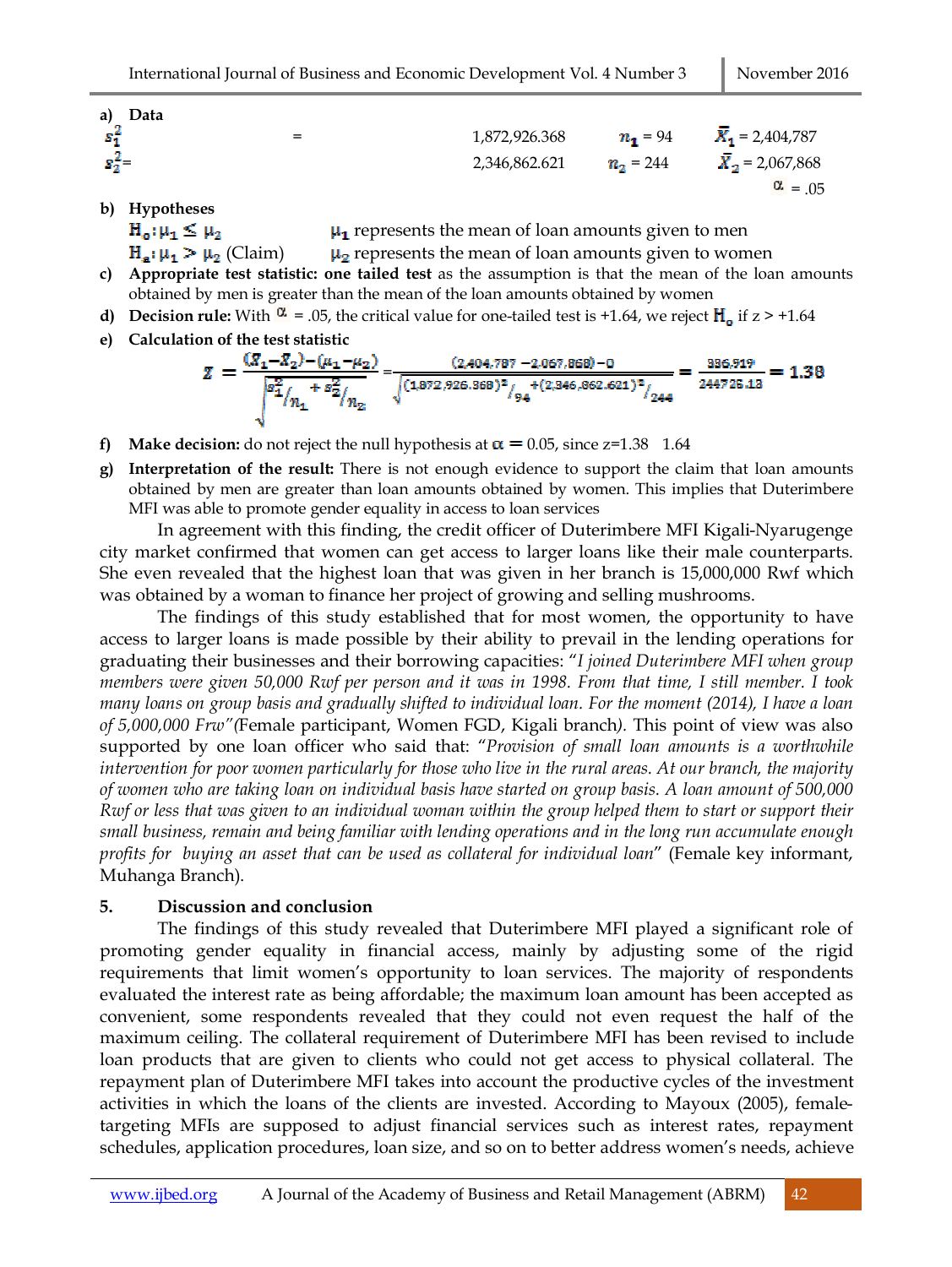gender equality and women's empowerment. Similarly, Gobzie(2010) noted that the strategy of promoting equal access to microcredit requires particular attention in the design of financial services. His proposition was that MFIs should concentrate their efforts in simplifying the procedures by staying away from burdensome appraisal processes and other rigid conditions that are compulsory in conservative banks. This coincides also with the suggestion of the Women World Bank (2003) that MFI should design flexible loan amounts and repayment schedules to match the income flows and repayment capacity of the borrowers. In addition to these measures of improving access to financial services, Boros, Murray and Sisto (2002) stated that the process of empowerment requires complementary services such as skills trainings for improving technical and management skills of micro-entrepreneurs. That is why the strategy of relaxing the conditions of accessing loan services of Duterimbere MFI has been combined with the provision of non-financial services for enhancing women's experience in loan services.

The study findings revealed that inclusive lending approaches of Duterimbere MFI, promoted equal access to microcredit. Group loans have been an entry point in the lending programs for many women who could not meet the collateral requirement. Therefore, women's increased experience in the lending programs helped them to upgrade their borrowing capacity and get individual loans on an equal footing to the men. Gupta and Goetz (1996) established that progressive lending enabled women to graduate from group loan to individual loan due to increased experience of managing their businesses and mastering credit procedures of the MFI.

For tackling gender discrimination in loan provision, Duterimbere MFI designed collateral-free loan products such as group loans that meet the need of low income women and leasing loans that respond to the specific need of poor men of having their own motorcycles/automobiles that they use for earning an income in transport services. Moreover, the MFI requires all the clients, women and men, to get the signature of their spouses on their loan contracts for promoting prior consent and better utilization of the loan. Provision of gender training to all staff is also a strategy used by the MFI for promoting the custom of not differentiating the clients in service delivery.

## **6. Future research agenda**

This study left a room for further researches that should take into account the relationship between access to loan services and the process of women's empowerment. It was noted by Longwe(1994) that equality of access to the factors of production including microcredit is at the lower level of gender equality and women's empowerment. This limitation proposes to carry out a forward research on how women invest their loans and how they control their investment activities and the resulting profits.

## **References**

- Bluman, A. G.,2009. Elementary statistics: A step by step approach. New York: McGraw-Hill Higher Education.
- Boros, R., Murray, U. and Sisto, I., 2002. A Guide to gender-sensitive microfinance: Socioeconomic and Gender Analysis (SEAGA) Program.
- http://www.fao.org/docrep/012/ak208e/ak208e00.pdf
- Bryman, A., 2016. *Social research methods*. Oxford, Oxford University Press
- Burjorjee, D. and Jennings, M., 2008. Microfinance Gender Study: A Market Study of Women Entrepreneurs in Yemen. *Sana'a: Social Fund for Development*.
- Cheston, S. and Kuhn, L., 2002. Empowering Women through Microfinance, Final Draft. *Women's Opportunity Fund/UNIFEM*.
- Dejene, Y., 2008. Rwanda Gender Assessment: Progress towards improving women's economic status. *African Development Bank: Human Development Department*